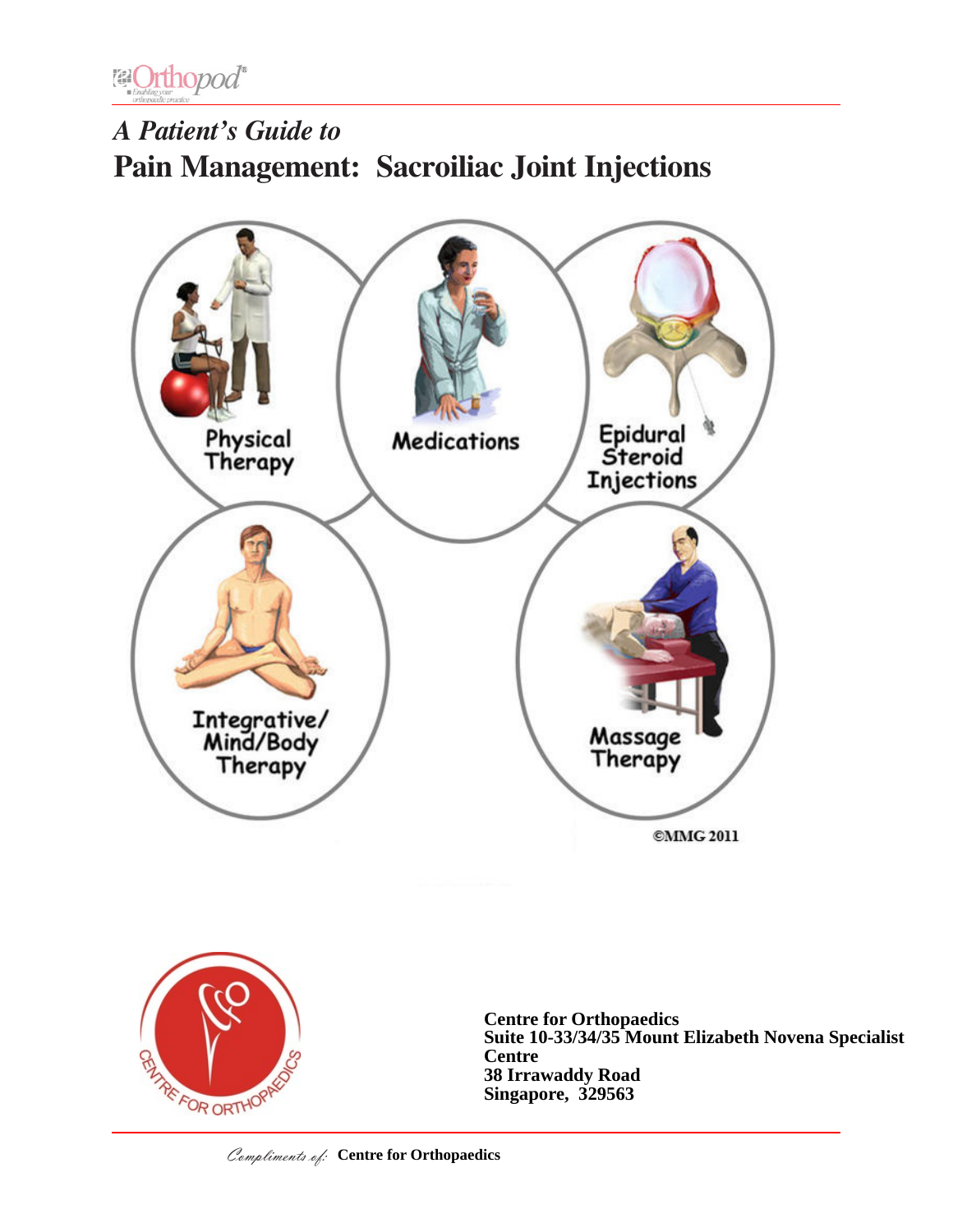DISCLAIMER: The information in this booklet is compiled from a variety of sources. It may not be complete or timely. It does not cover all diseases,<br>physical conditions, ailments or treatments. The information yould NOT be



## **Centre for Orthopaedics**

Please take the time to explore our web office. Discover all we have to offer. We hope you will find the time spent on our website rewarding and informative. Here at the Centre for Orthopaedics, we are dedicated to providing ways for those we serve to access the information needed to make informed decisions about healthcare in orthopaedic and sports medicine.

We encourage you to explore our site and learn more about our practice, staff, facilities and treatment options. Check out the Patient Resources section of our site. You will find educational materials to help you understand orthopaedic problems and what options for treatment are available in our clinic.

The Staff of the Centre for Orthopaedics.



Centre for Orthopaedics Suite 10-33/34/35 Mount Elizabeth Novena Specialist Centre 38 Irrawaddy Road Singapore, 329563 Phone: (65) 6684 5828 Fax: (65) 6684 5829 sharon@cfo.com.sg http://www.cfo.com.sg

*All materials within these pages are the sole property of Medical Multimedia Group, LLC and are used herein by permission. eOrthopod is a registered trademark of Medical Multimedia Group, LLC.*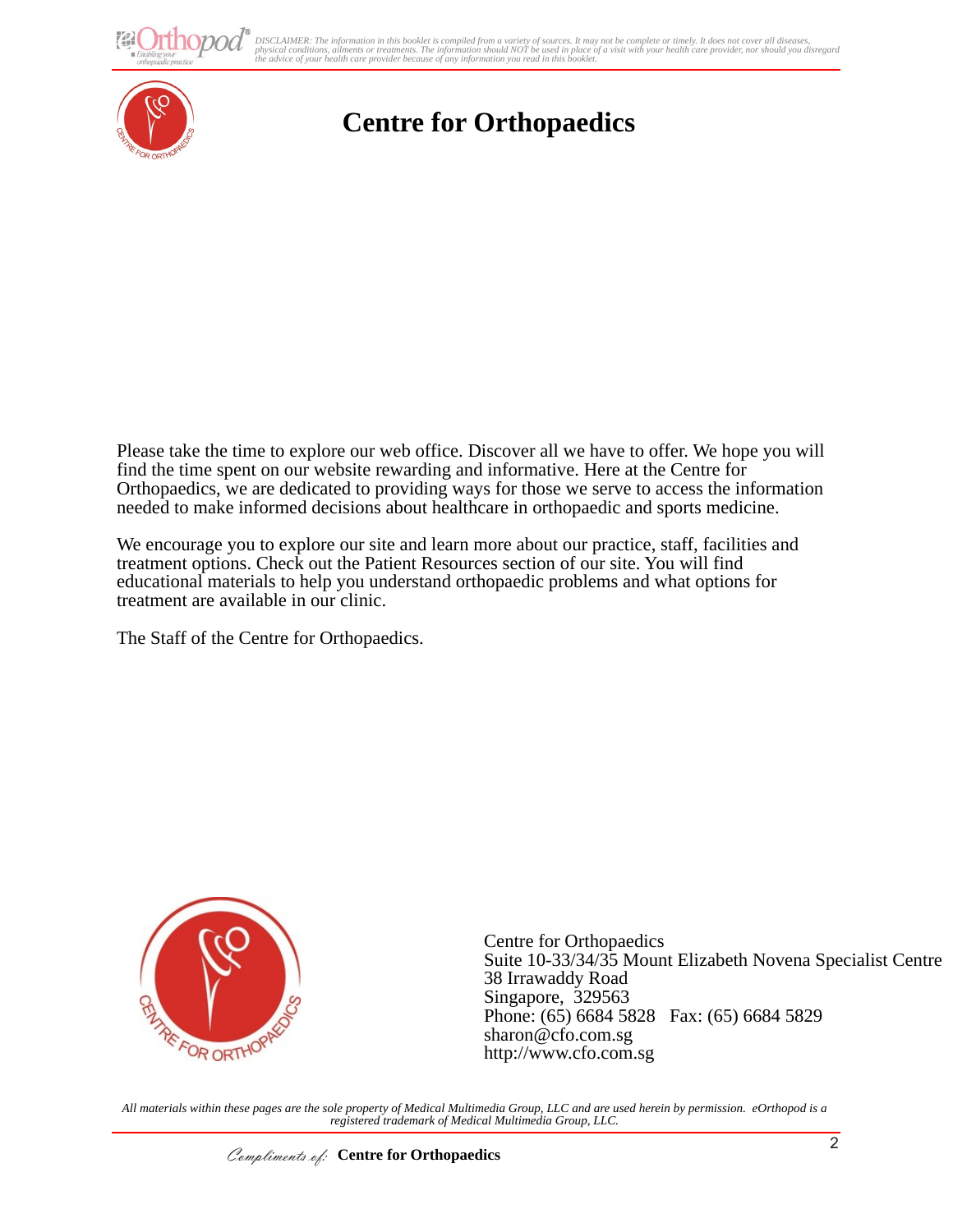



## Introduction

*Sacroiliac* (SI) joint injections are commonly used to determine what is causing back pain. SI joint injections are primarily *diagnostic injections*, meaning that they help your doctor determine the cause of your back pain. These injections eliminate pain temporarily by filling the SI joint with an anesthetic medication that numbs the joint, the ligaments, and joint capsule around the SI joint.

#### **This guide will help you understand**

- **where the injection is given**
- **what your doctor hopes to achieve**
- **what you need to do to prepare**
- **what you can expect from the injection**
- **what might go wrong**

## Anatomy

What parts of the body are involved?

To perform a sacroiliac joint injection, your doctor inserts a needle into the sacroiliac joint. The sacroiliac (also called the SI) joint connects the *sacrum* and the *iliac* bone. You can see these joints from the outside as two small dimples on each side of the lower back at the belt line. The sacrum is a triangularshaped bone formed by the fusion of several vertebrae during development. It sits at the lower end of the spine, just below the lumbar spine.



The SI joint is one of the larger joints in the body. The surface of the joint is wavy and fits together similar to the way two gears fit together. Very little motion occurs in the SI joint. The motion that does occur is a combination of sliding, tilting and rotation. The most the joint moves in sliding is probably only a couple of millimeters, and it may tilt and rotate two or three degrees.

The SI joint is held together by several large, very strong ligaments. The strongest ligaments

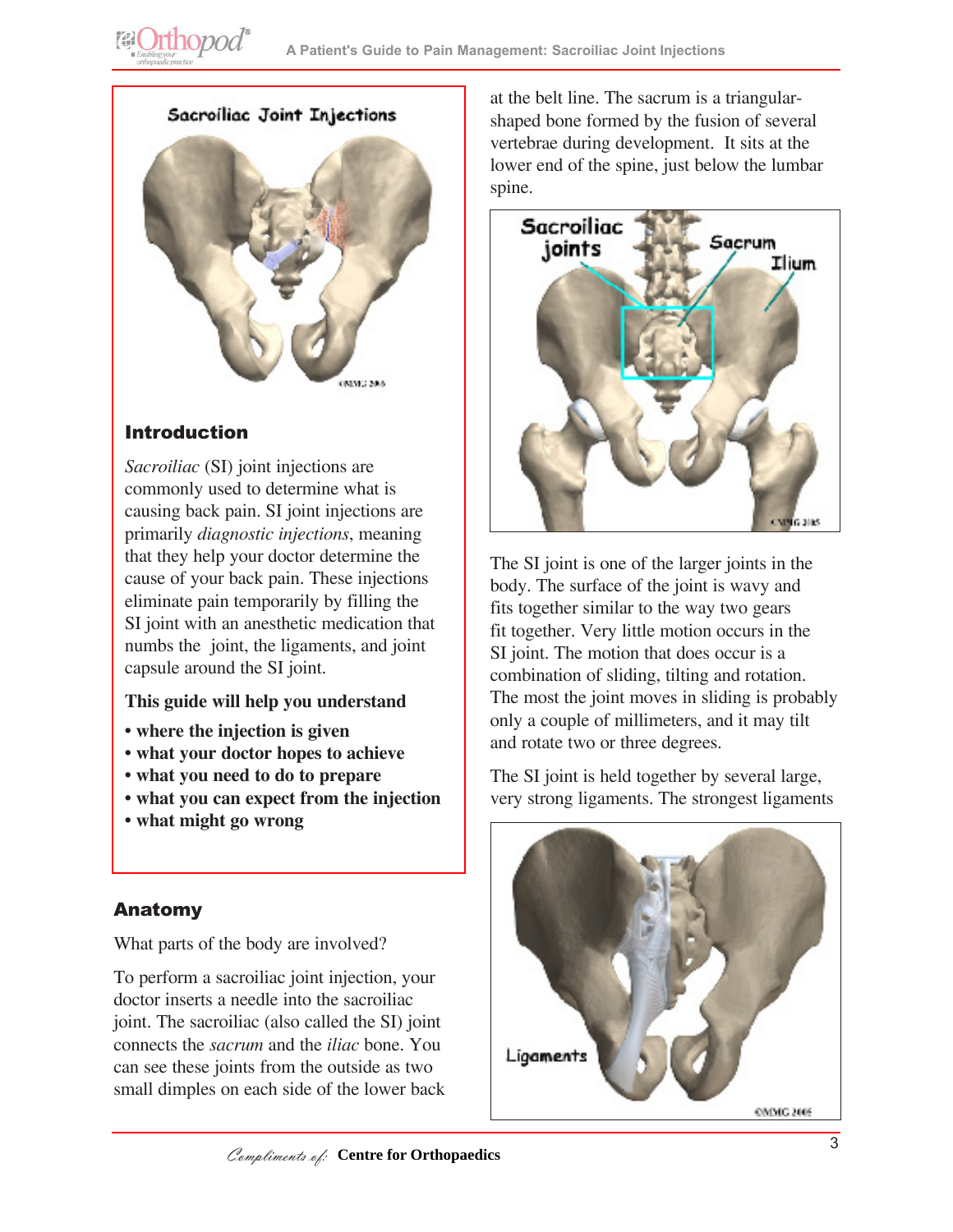are in the back of the joint outside of the pelvis. Because the pelvis is a ring, these ligaments work somewhat like the hoops that hold a barrel together. The SI joint hardly moves in adults. It appears that the primary function of the joint is to be a shock absorber and to provide just enough motion and flexibility to lessen the stress on the pelvis and spine.

**@Orthopod®** 

During the end of pregnancy as delivery nears, the hormones that are produced cause the joint to relax. This allows the pelvis to be more flexible so that birth can occur more easily. Multiple pregnancies seem to increase the amount of arthritis that forms in the joint later in life. Other than the role the joint plays in pregnancy, it does not appear that motion is important to the function of the joint. The older one gets, the more likely that the joint is completely immobile, or *ankylosed*. *Ankylosis* is a term that means a joint has become completely stiffened with no movement at all.

## **Rationale**

What does my physician hope to achieve?

Your doctor is recommending a SI joint injection to try and determine if one, or both, SI joints are the cause of your back pain. This type of injection is primarily a diagnostic injection. The injection may only help your pain temporarily, sometimes just for a few hours. Once your doctor is sure that it is the SI joint causing your pain, other procedures may be recommended to reduce your pain for a longer period of time.

During a SI joint injection, the medications that are normally injected include a local anesthetic and cortisone. The anesthetic medication, such as lidocaine or bupivicaine, is the same medication used to numb an area when you are having dental work or having a laceration sutured. The medication causes temporary numbness lasting one hour to six hours, depending on which type of anesthetic is used.



Cortisone is an extremely powerful antiinflammatory medication. When this medication is injected into a painful, inflamed joint, it can reduce the inflammation and swelling. Reducing the inflammation reduces pain. If cortisone is also injected into the joint, you may get several weeks' worth of relief from your pain. This can allow you to get started in a physical therapy program, strengthen the muscles, and begin normal movement again. When the cortisone wears off, the pain may not return.

## **Preparations**

How will I prepare for the procedure?

To prepare for the procedure your doctor may tell you to remain "NPO" for a certain amount of time before the procedure. This means that you should not eat or drink **anything** for the specified amount of time before your procedure. This means no water, no coffee, no tea - not anything. You may receive special instructions to take your usual medications with a small amount of water. Check with your doctor if you are unsure what to do.

You may be instructed to discontinue certain medications that affect the clotting of your blood several days before the injection. This reduces the risk of excessive bleeding during and after the injection. These medications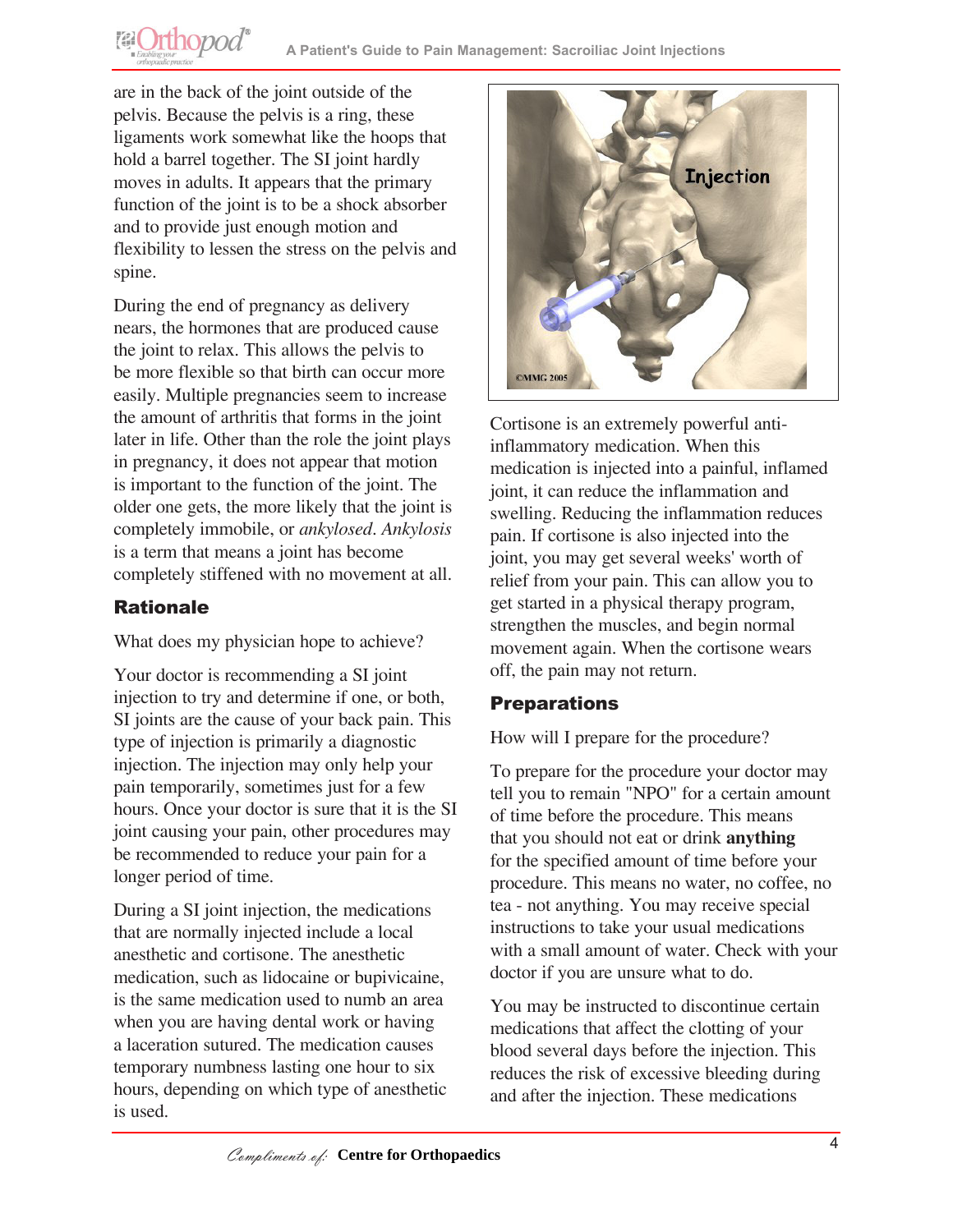may include the common Non-Steroidal Anti-Inflammatory Drugs (NSAIDs) such as aspirin, ibuprofen, naproxen and many other medications that are commonly used to treat arthritis. If you are taking any type of blood thinning medication you should let your doctor know. You will most likely need to have this medication regulated or temporarily discontinued prior to the injection. Your doctor will need to determine if it is safe to discontinue these medications in order to have the injection.

You may need to arrange to have transportation both to and from the location where you will undergo the injection. Wear loose fitting clothing that is easy to take off and put on. You may wish to take a shower the morning of the procedure, using a bactericidal soap to reduce chances of infection. Do not wear jewelry or any type of scented oils or lotions.

#### Procedure

**@Orthopod®** 

What happens during the procedure?

When you are ready to have the injection, you will be taken into the procedure area and an IV will be started. The IV allows the nurse or doctor to give you any medications that may be needed during the procedure. The IV is for your safety because it allows a very rapid response if you have a problem during the procedure, such as an allergic reaction to any of the medications injected. If you are in pain or anxious, you may also be given medications through the IV for sedation during the procedure.

SI joint injections are done with the help of *fluoroscopic* guidance. The *fluoroscope* is an x-ray machine that allows the doctor to actually see an x-ray image while doing the procedure. This allows the doctor to watch where the needle goes as it is inserted. This makes the injection much safer and much more accurate. Once the needle is in the right location, a small amount of radiographic dye is injected. Once the needle is in the right location, a small amount of radiographic dye is injected. This liquid dye shows up on the x-ray image and the doctor can watch where it goes. The medication used for the injection will go in the same place, so the doctor wants to make sure that the medication will go to the right place to do the most good. Once the correct position is confirmed, the medication is injected and the needle is removed.



You will then be taken out of the procedure room to the recovery area. You will remain in the recovery area until the nurse is sure that you are stable and do not have any allergic reaction to the medications. The anesthetic may cause some temporary numbness and weakness. You will be free to go when these symptoms have resolved.

#### **Complications**

What might go wrong?

There are several complications that may occur during or after the SI joint injection. Injection procedures are safe and unlikely to result in a complication, but no procedure is 100% foolproof. This document doesn't provide a complete list of the possible complications, but it does highlight some of the most common problems. Complications are uncommon, but you should know what to watch for if they occur.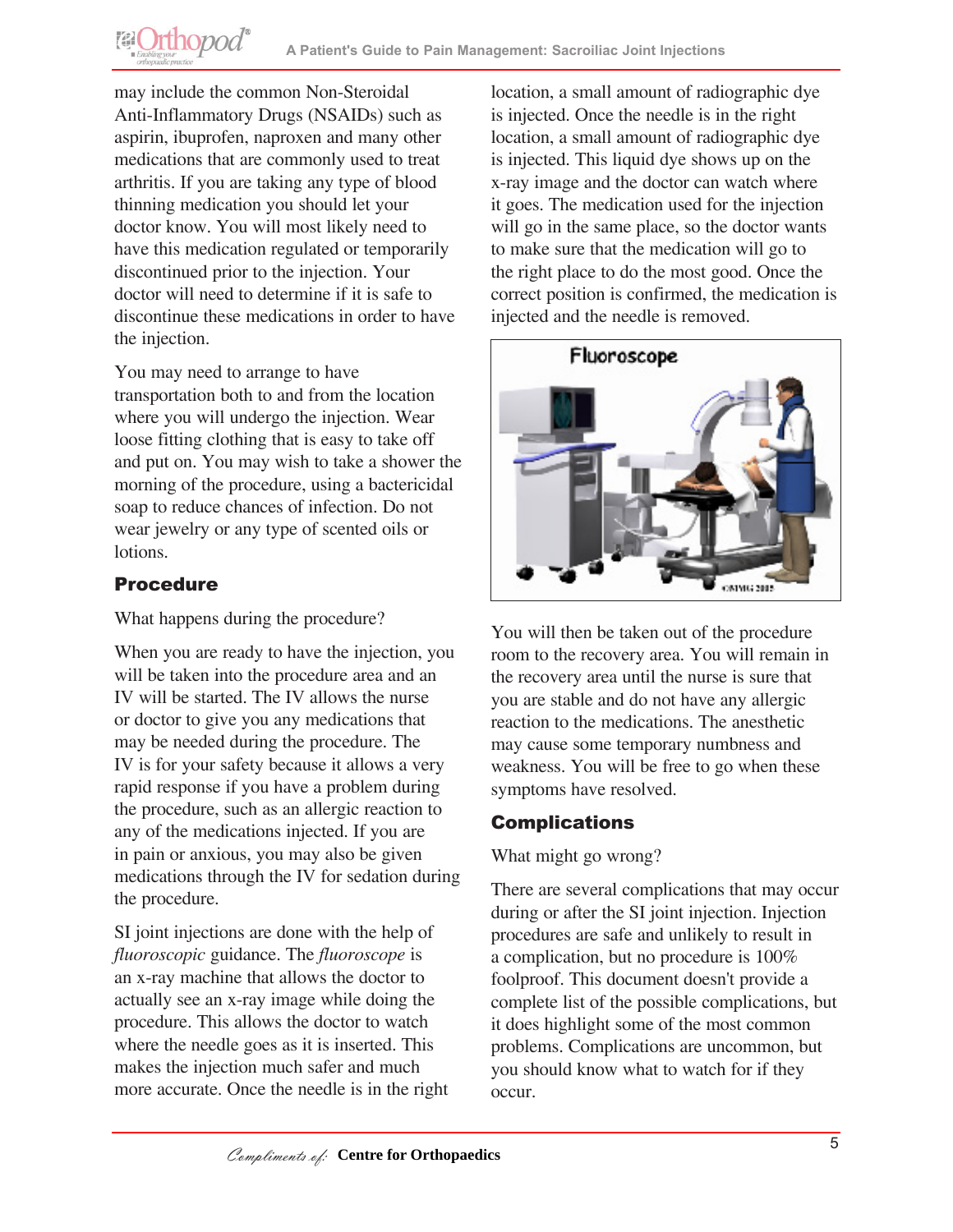## Allergic Reaction

Like most procedures where medications are injected, there is always a risk of allergic reaction. The medications that are commonly injected include lidocaine, bupivicaine, radiographic dye, and cortisone. Allergic reactions can be as simple as developing hives or a rash. They can also be life threatening and restrict breathing. Most allergic reactions will happen immediately while you are in the procedure room so that help is available immediately. Most reactions are treated and cause no permanent harm. You should alert your doctor if you have known allergies to any of these medications.

#### Infection

Several types of infections are possible complications of SI joint injections. Any time a needle is inserted through the skin, there is a possibility of infection. Before any injection is done, the skin is cleansed with a disinfectant and the health care provider doing the injection uses what is called a *sterile technique*. This means that the needle and the area where the needle is inserted remains untouched by anything that is not sterile. The provider may also use sterile gloves.

Infections can occur just underneath the skin, in a muscle, or in the sacroiliac joint. You should watch for signs of increasing redness, swelling, pain, and fever. Almost all infections will need to be treated with antibiotics. If an abscess forms, then a surgical procedure may be necessary to drain the pus in the abscess. Antibiotics will also be necessary to treat the infection.

#### Increased Pain

Not all injections work as expected. Sometimes, injections cause more pain. This may be due to increased spasm in the muscles around the injection site. The increased pain is usually temporary, lasting a few hours or a few days. Once the medication has a chance

to work, the injection may actually perform as expected and reduce your pain. Increased pain that begins several days after the injection may be a sign of infection. You should alert your doctor if this occurs.

## After Care

#### What happens after the procedure?

If everything goes as planned, you will be able to go home soon after the injection, probably within one hour. There are no restrictions on diet or activity after the injection. You can return to physical therapy or chiropractic care as soon as you like.

Your doctor will be interested in how much the pain is reduced while the anesthetic (numbing medication) is working. You may be given a pain diary to record what you feel for the next several hours. This is important for making decisions, so keep track of your pain.

Most doctors will arrange a follow-up appointment, or phone consult, within one or two weeks after the procedure to see how you are doing and what affect the procedure had on your symptoms.

And remember, a sacroiliac joint injection is not a cure for your pain - it is only a part of your overall pain management plan. You will still need to continue working with the other recommendations from your pain management team.